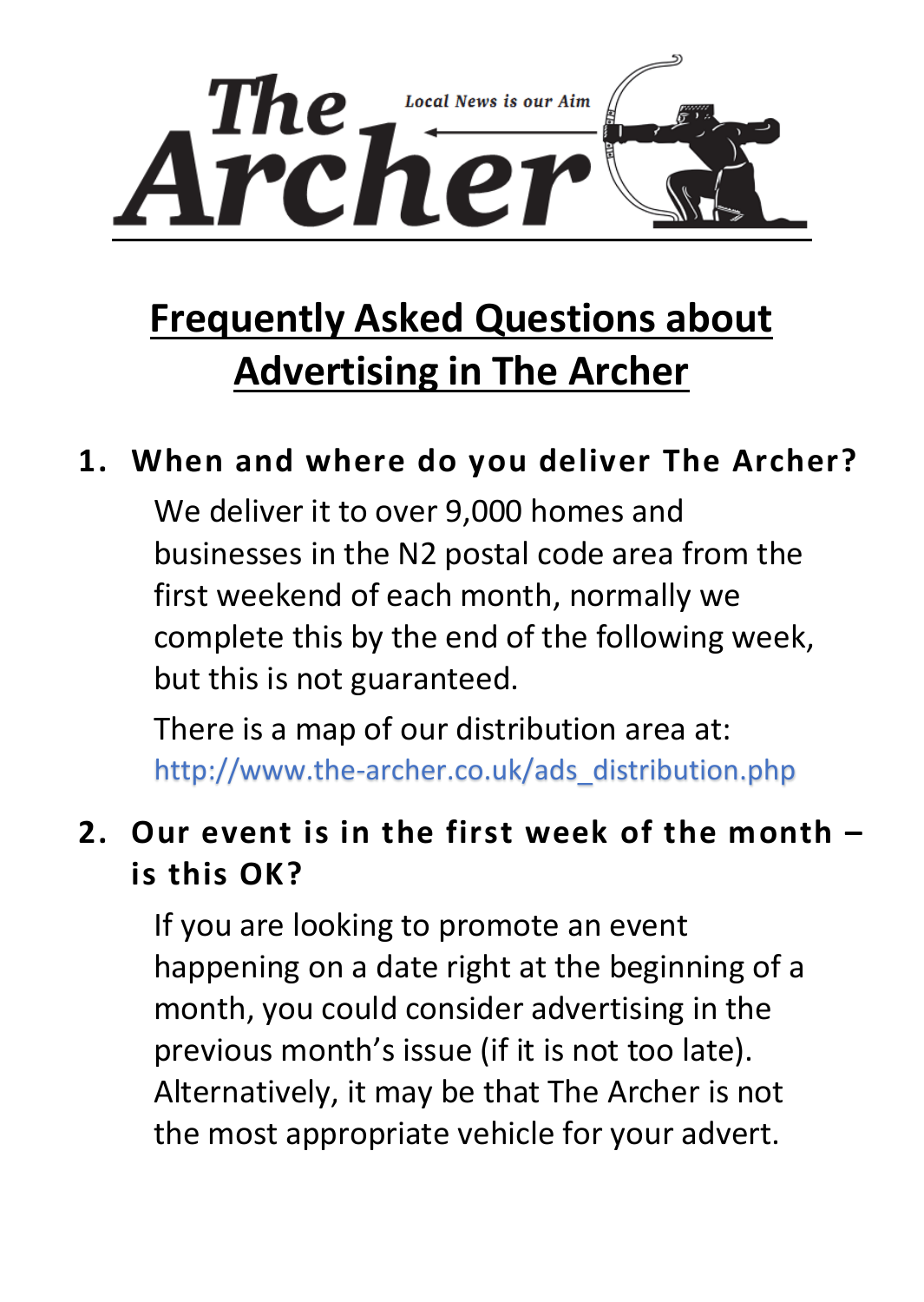# **3. How much does it cost to advertise in The Archer?**

Each page in the paper is divided into five columns. Adverts may be 1, 2 or 3 columns wide, and from 3 to 16 cms tall. The largest advert we do is 3 columns by 10 cms or 2 columns by 15 cms. Please note that we no longer do quarter page adverts.

The size of an advert is the width in columns multiplied by the height in centimetres, and the cost is £5 x the size for black and white adverts, and £6.50 x the size for colour adverts.

To help you, we provide a Quick Rate Calculator on our web site at:

[http://www.the-archer.co.uk/ads\\_rates.php](http://www.the-archer.co.uk/ads_rates.php)

For a quote for an advert, please contact us at least 3 days before the deadline (see answers to questions 5 & 6).

### **4. What discounts do you offer?**

If you decide to advertise in The Archer for several successive issues, we offer a discount for a single payment in full as follows:

| Period:       | 3 months |     |     | 6 months 9 months 12 months |
|---------------|----------|-----|-----|-----------------------------|
| Discount: 10% |          | 20% | 30% | 40%                         |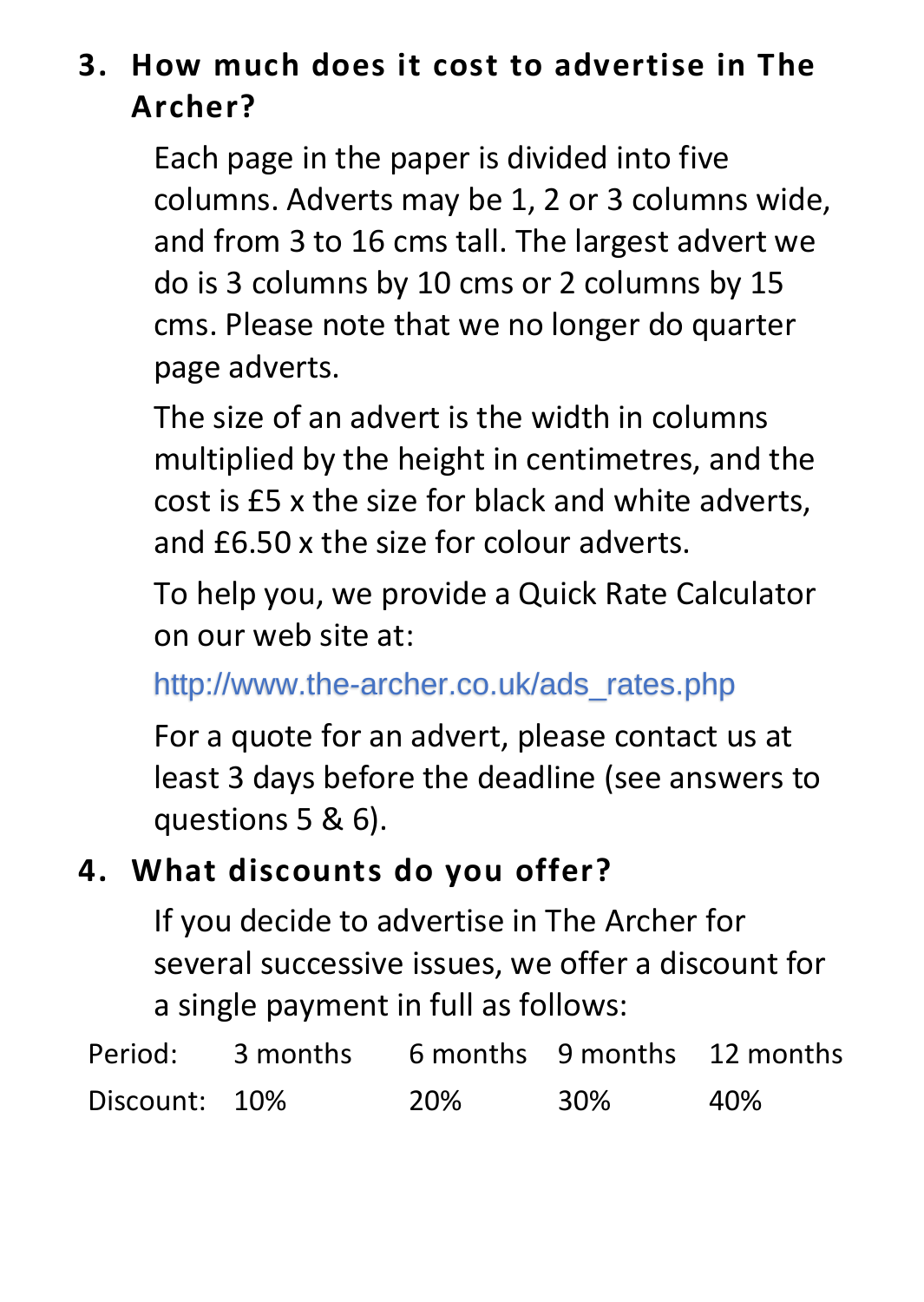# **5. When is the Copy Deadline?**

The copy deadline for any given issue is the nearest Friday to the 14th of the month before the issue in question. It is 3 weeks before we start distributing the paper.

The dates of the deadlines for the next three issues will always be found on page 2 of the current issue. Alternatively, go to our web site at: <http://www.the-archer.co.uk/contribute.php>

If you advertise with us for several months running, you are welcome to change your artwork at any time, provided we receive your instructions before the relevant copy deadline.

### **6. How can we contact you about advertising?**

Contact us for advice and a quote without obligation, by emailing us on: [advertising@the-archer.co.uk](mailto:advertising@the-archer.co.uk), leave us a voicemail on: 0800 612 4027, go to our website at: [http://www.the-archer.co.uk](http://www.the-archer.co.uk/), or write to us at: The Archer, PO Box 3699, London, N2 2DE.

#### **7. Can we produce our own artwork?**

If you decide to design your advert yourself, you can use one of many different programs, such as Microsoft Word, Microsoft Publisher, Adobe Photoshop or Adobe InDesign (to name but a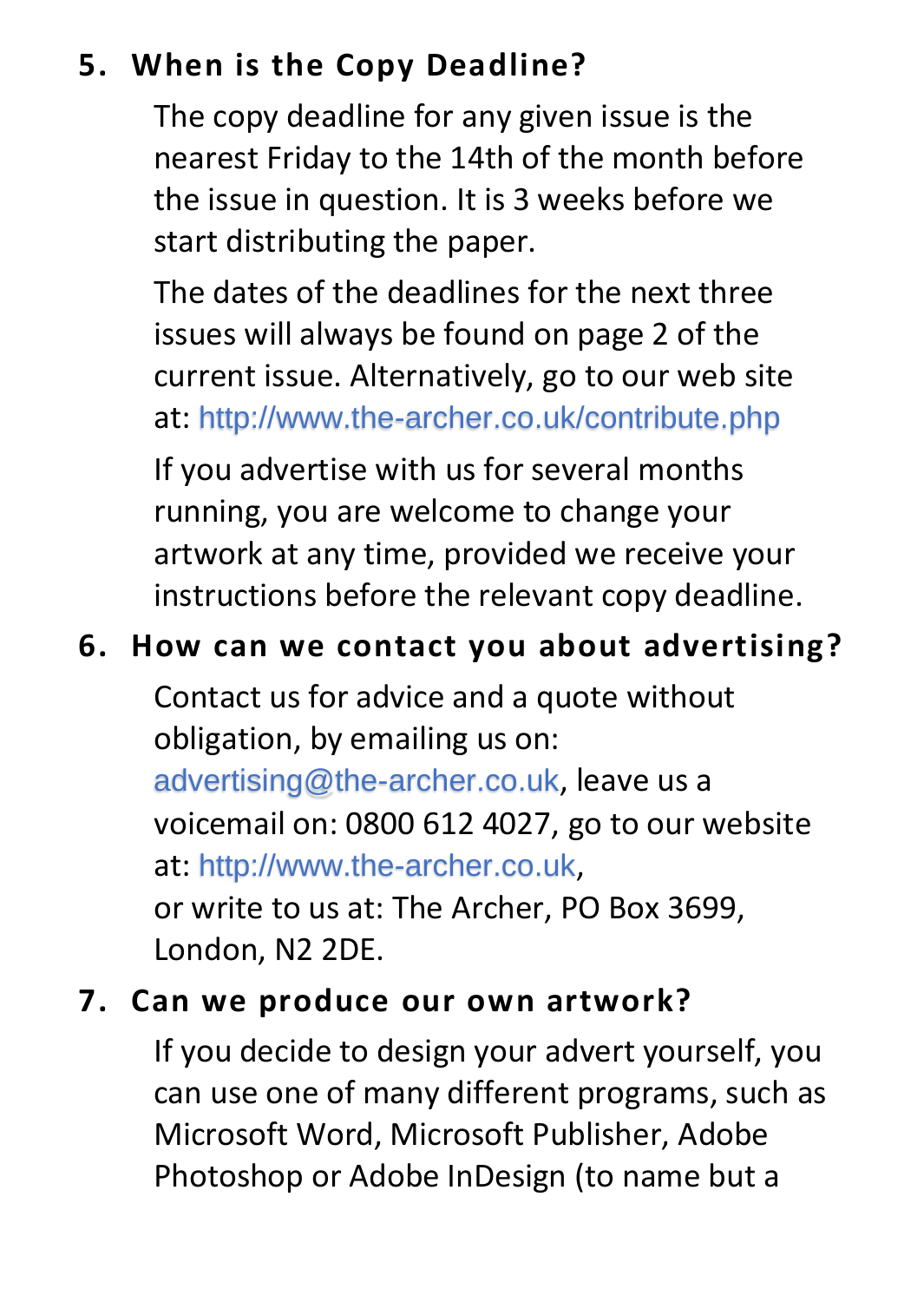few) but we prefer you to email us your artwork in Adobe's Portable Document Format (PDF). This is our preferred format. Alternatively, you can send us a digital image (JPEG).

Please note that your design must be a fixed number of columns wide, where 1 column is 4.7 cms, 2 columns are 9.9 cms and 3 columns are 15.1 cms wide.

For PDFs, please ensure that all fonts are embedded. For JPEGs, the resolution should be at least 200 DPI, and the fonts at least 8 point. All colour artwork should be 4 colour (CMYK) not 3 colour (RGB). If you are unable to convert the colour coding yourself, we can do this, but there is no guarantee that the colours will stay exactly as submitted. All other artwork should be saved as greyscale.

Should you decide to use a graphic designer please convey these points to them.

# **8. Can you design our advert for us?**

We can design an advert for you if you would like to email your copy to us; there is no charge for this, but we can only do basic layouts. You can email pictures and graphics such as your logo to us as well and we will include them if there is room. You are welcome to ask our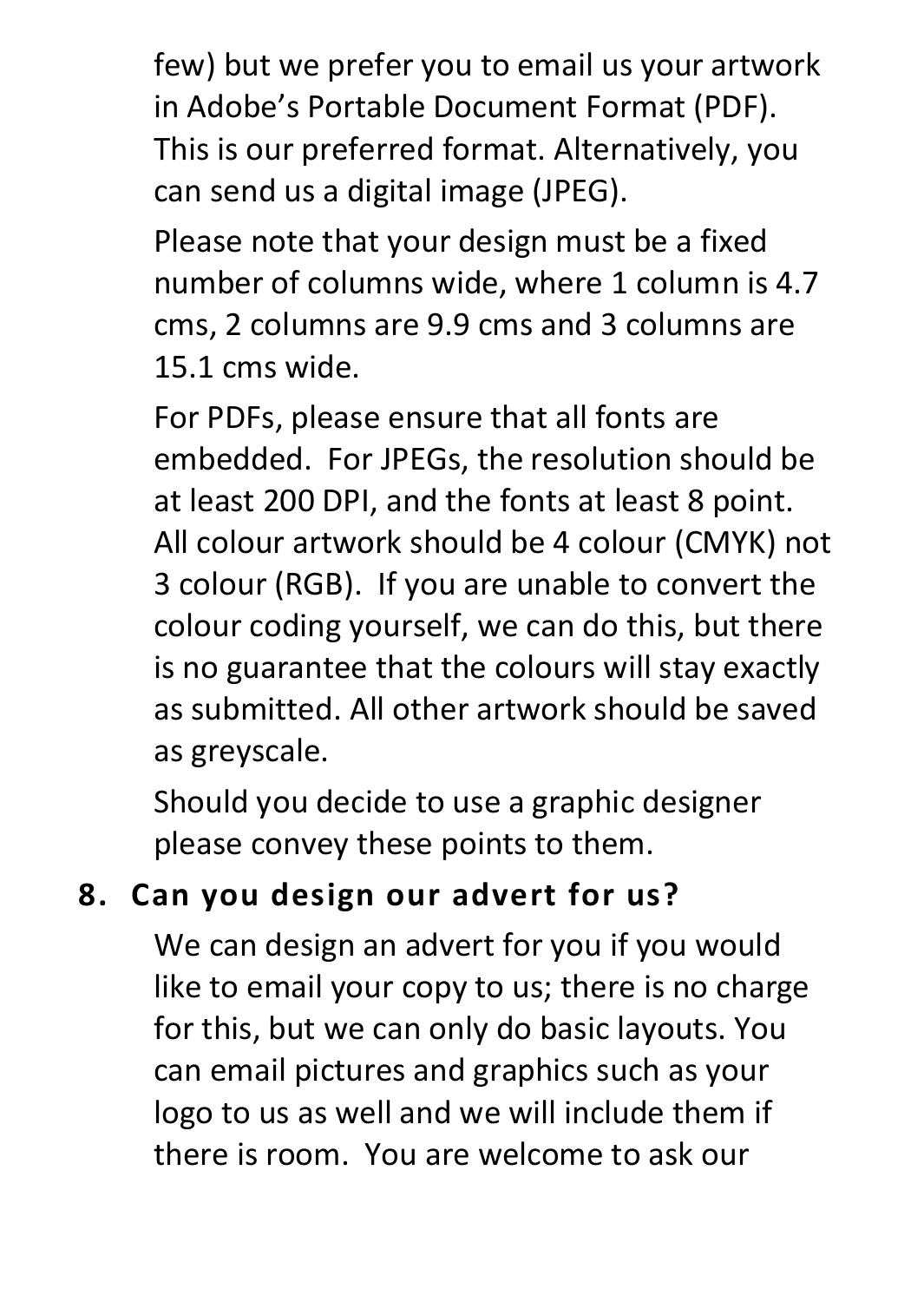advice regarding wording and layout, but the responsibility for this ultimately rests with you, the advertiser. We will produce a proof and send it to you by email for final agreement.

# **9. How do we pay you?**

Once you have confirmed that you wish to advertise with us, we will email you an invoice. Please note that we are not registered for VAT.

Our terms are strictly Payment in Advance of Publication, and you will need to pay for each month's advert by the Wednesday following the deadline for that month.

The easiest way to pay us is by making an online transfer from your bank account to ours - details at the foot of the invoice. This is how most of our advertisers pay us.

Otherwise you can pay by cheque to "The Archer", posted to PO Box 3699, London N2 2DE. Other arrangements may be made at our discretion, but we regret we are unable to accept payment by credit or debit card.

# **10. Can we choose where our advert is placed in the paper?**

As our paper is read from cover to cover by most of our readers, we do not offer a choice of page, and we don't regard any given page as